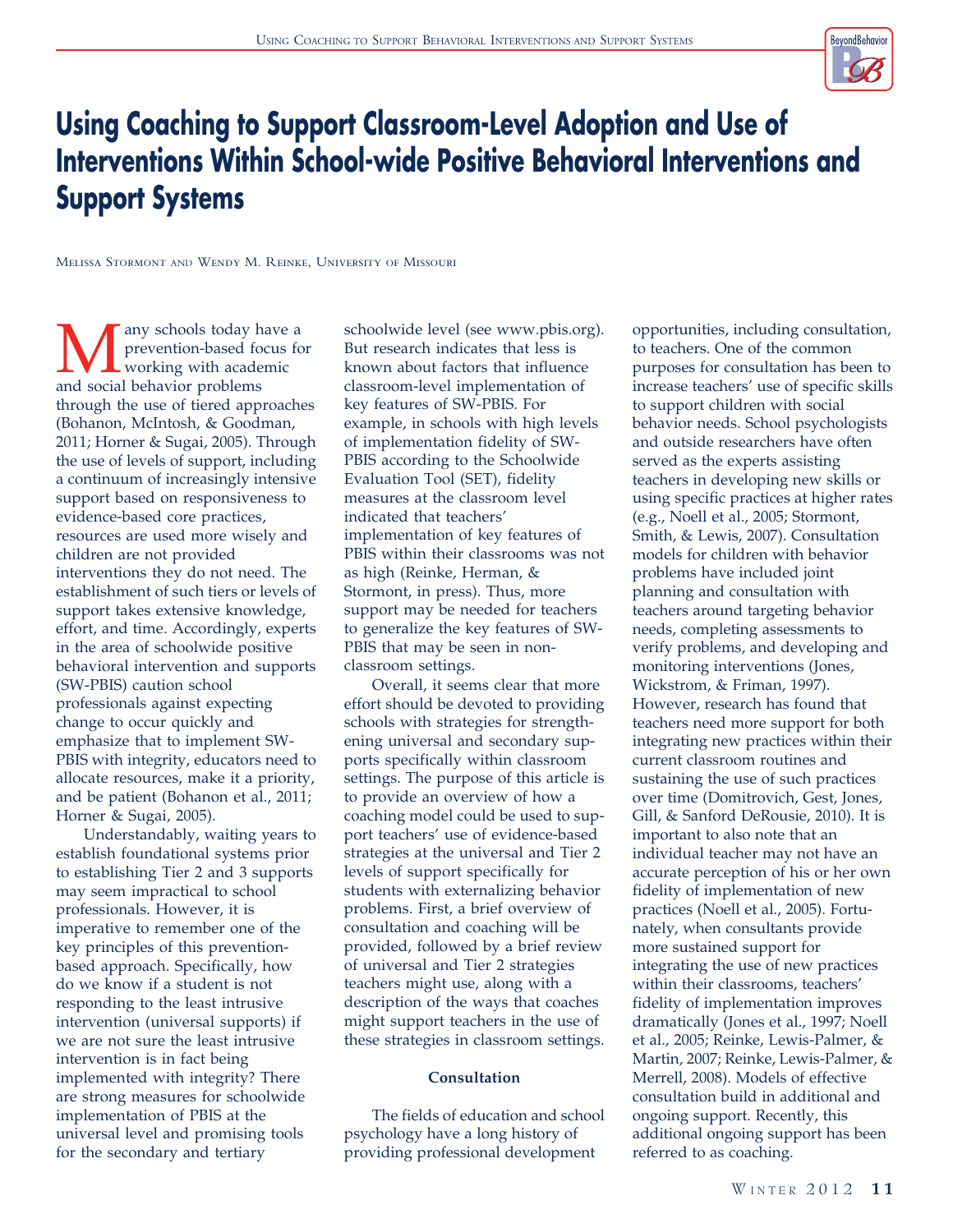#### Coaching

Coaching is a critical support for integrated and sustained use of newly adopted practices (Jones et al., 1997). According to Fixsen and colleagues (2005), coaching is a core component of effective program implementation. Fixsen et al. provide three key reasons underlying the need for coaching: (a) ''Newly learned behavior is crude compared to performance by a master practitioner,'' (b) ''Newly-learned behavior is fragile and needs to be supported in the face of reactions from consumers and others in the service setting,'' and (c) ''Newly-learned behavior is incomplete and will need to be shaped to be most functional in a service setting'' (p. 44). The form coaching takes has varied in the literature, but it tends to include a combination of the following: planning, teaching, modeling, and practicing new skills, direct supervision of implementation of target practices in the classroom, and performance feedback (Fixsen et al., 2005; Jones et al., 1997; Noell et al., 2005; Reinke et al., 2007, 2008; Stormont et al., 2007).

In the following sections, we describe how coaching can be used within systems of schoolwide positive behavior support to help increase successful implementation of evidence-based practices within the classroom setting. School-based teams can determine the process for training coaches, determining which teachers need support, and deciding what specific support should look like. It is vital that teams, rather than individuals, drive the process and that they make sure the specific supports provided fit within the culture of the school (Stormont, Lewis, Beckner, & Johnson, 2008). However, the focus of this article is not on team processes but rather on the process of supporting teacher implementation of specific practices. Coaches can support teachers in implementing both universal classroom management practices and

specific Tier 2 interventions in the classroom. Strategies for both of these levels follow.

#### Strengthening Universal Supports in Classrooms

When children receive multiple office disciplinary referrals, especially when many originate from a specific classroom, it is important to conduct direct observations in classrooms to ensure that universal supports are solidly in place. At minimum, teachers should have taught the schoolwide behavior expectations, rules should be posted, expected behavior should be prompted before transitions, and when beginning in a new setting, praise should occur at rates higher than reprimands, and procedures should be in place for correcting inappropriate behavior (Conroy, Sutherland, Haydon, Stormont, & Harmon, 2009; Stormont et al., 2008). If observations indicate the presence of frequent behavior problems, it is likely that teachers will need support in providing more explicit instruction in behavioral expectations and practice.

Direct observation can easily document whether target universal supports are in place. Figure 1 is an example of a form a coach can use to support data collection and feedback. After direct observation of teachers, the coach can then schedule a time to provide feedback and coaching in the use of specific practices. Research on coaching suggests that visual feedback combined with verbal feedback is the most effective form of feedback (Hagermoser Sanetti, Luiselli, & Handler, 2007). Research also suggests that it may be important to target a few behaviors at a time to support teachers' sustained use of new strategies or interventions (Reinke et al., 2007; Stormont et al., 2007).

Based on data collected through direct observation, coaches can then offer teachers specific feedback and suggested strategies they can use in their classrooms. For example, research has clearly documented that specific feedback on rates of precorrective statements and behavior-specific praise increased teachers' use of such supports (e.g., Reinke et al., 2007; Stormont et al., 2007; Sutherland, Wehby, & Copeland, 2000). The research on combining precorrective statements and praise has clearly demonstrated that the use of these strategies, which includes providing specific statements outlining desired behavior before a problem occurs (precorrection) and then acknowledging the desired behavior when demonstrated (behavior-specific praise), can be very effective in reducing problem behavior in children (e.g., Stormont et al., 2007). Even though it does not take an extensive amount of instruction, modeling, or practice for teachers to correctly demonstrate effective use of precorrective statements and behavior-specific praise, teachers need to actively plan to use these if they are using them at low rates (Stormont & Reinke, 2009). A coach could help teachers' problemsolve strategies they could use to remind them to use precorrective statements and specific praise, such as keeping a notecard with sample statements and reminders, placing a specific number of paperclips on a clipboard or in pocket as a reminder of the goal number of precorrective and praise statements, and giving students tickets or some other tangible reinforcer as a permanent product for the number used.

The Classroom Check-up (CCU; Reinke, Herman, & Sprick, 2011) is a model for providing universal coaching to teachers needing additional supports with classroom management. The CCU uses individualized performance feedback and Motivational Interviewing Strategies designed to help coaches build a collaborative partnership with a given teacher and support him or her in implementing effective classroom management practices. The CCU (a) targets teachers' motivation to maintain current practices that are important for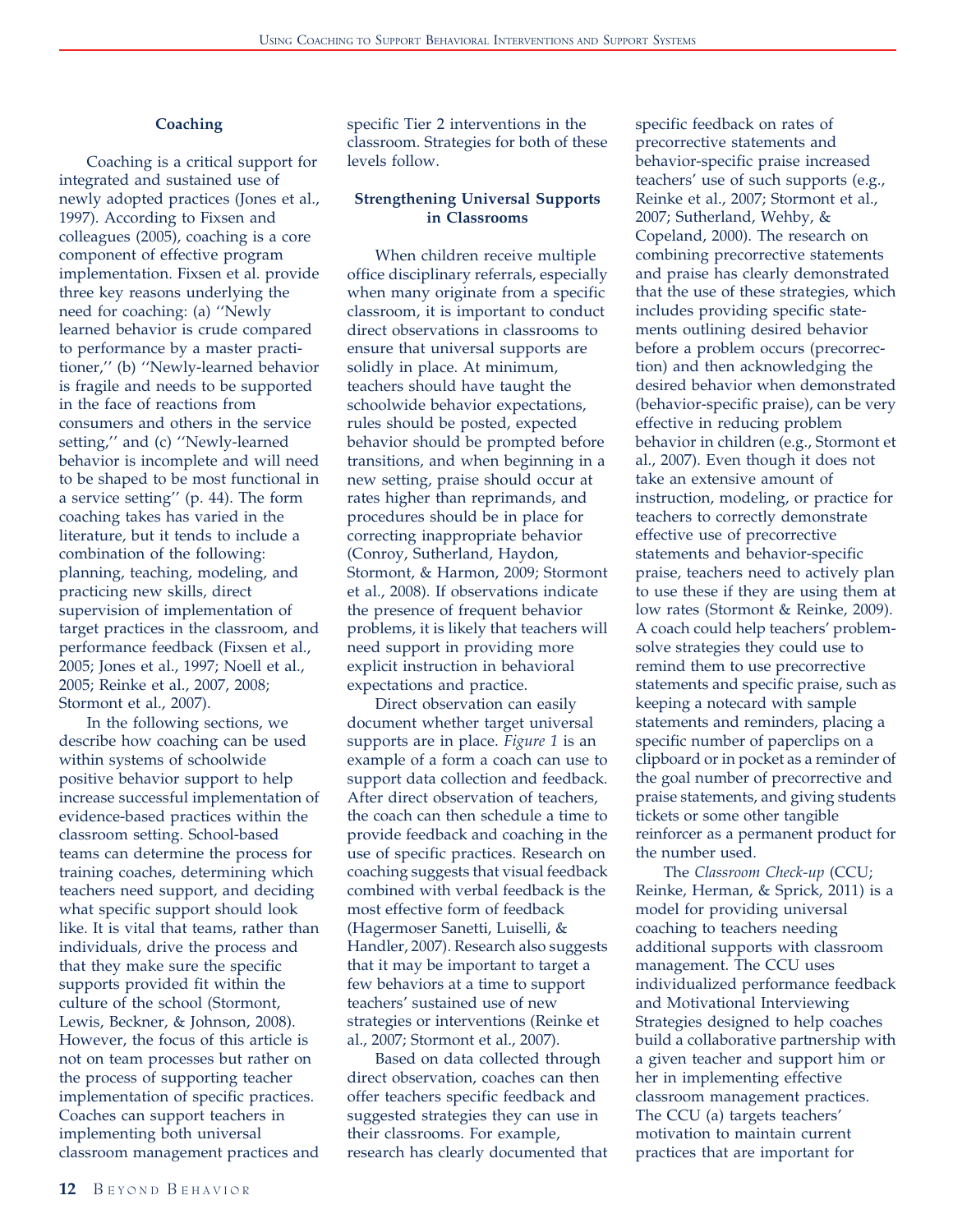# BeyondBehavior

## Figure 1 UNIVERSAL COACHES' DATA FORM

| <b>Date/Time:</b>                                |                |           |
|--------------------------------------------------|----------------|-----------|
| <b>Setting:</b>                                  |                |           |
|                                                  |                |           |
| <b>Target Behavior Supports</b>                  | Yes/# Observed | <b>No</b> |
| Precorrective statements are provided            |                |           |
|                                                  |                |           |
| Behavior specific praise is provided             |                |           |
|                                                  |                |           |
| Reprimands (low number is desired)               |                |           |
|                                                  |                |           |
|                                                  |                |           |
|                                                  |                |           |
|                                                  |                |           |
|                                                  |                |           |
|                                                  |                |           |
| <b>Meeting with teacher scheduled:</b>           |                |           |
| Visual and verbal performance feedback provided: |                |           |
| <b>Goals for next session:</b>                   |                |           |

student success, (b) reduces teacherstudent interactions that are likely to exacerbate problem behaviors, and (c) increases teacher behaviors that promote student competence and success. The CCU involves a series of steps: (1) assessing the classroom using direct observation, (2)

providing the teacher with performance feedback based on the classroom assessment, (3) developing a menu of possible interventions collaboratively with the teacher targeting areas in need of improvement, (4) choosing the intervention, (5) having the teacher

self-monitor implementation of the intervention, and (6) providing ongoing performance feedback when needed on the use of new practices. The CCU has been shown to increase teacher use of praise, in particular behavior-specific praise; reduce disruptive student behaviors; and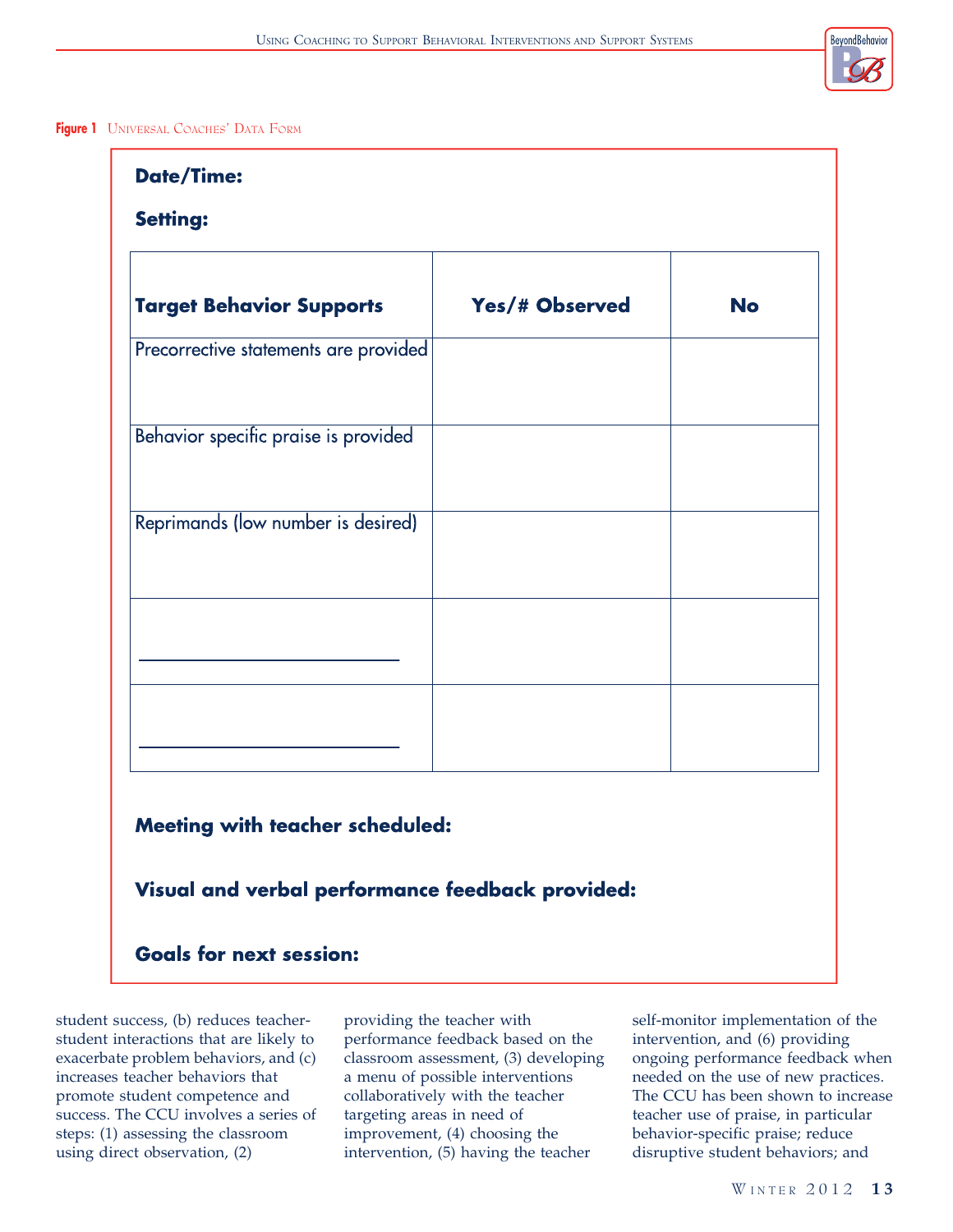decrease teacher use of reprimands (Reinke et al., 2008).

#### Determining Responsiveness

As coaches work with teachers to increase their use of universal classroom supports, they can also begin to gather data on students who may not be responding to these universal classroom supports. Gathering direct observation data for children with challenging behavior as well as their peers can help to determine whether (a) these students truly exhibit behavioral challenges at a level higher than their peers and (b) the implementation of universal classroom level supports is sufficient to meet their needs (Horner, Sugai, & Todd, 2001). If children's behavior problems decrease when teachers use the universal supports consistently, then the coach should continue to work with the teachers on establishing sound universal practices. However, if one or more students within the classroom exhibit challenging behaviors despite implementation of universal classroom strategies with high fidelity, the coach and teacher may determine these students need additional supports.

#### Tier 2 Supports

Coaches who work closely with classroom teachers can help to identify appropriate Tier 2 strategies for students who are not adequately responding to universal classroom interventions. It is important to note that students who are identified as needing additional support do not all look alike or have the same needs (e.g., Dodge, 2006). Therefore, it is imperative to clearly identify the type of Tier 2 supports a student requires to optimize the likelihood of positive outcomes. Determining the function or purpose that a student's challenging behavior serves can help identify the appropriate interventions (Crone & Horner, 2003). For instance, some children may exhibit behavior problems to gain adult attention. These students would benefit from a

Tier 2 intervention that allows them to gain adult attention through socially appropriate means. Other students' problem behaviors may be maintained because these behaviors allow them to escape something they find to be aversive (i.e., academic activities, social situations). If the purpose of the student's problem behavior is to avoid something, it is likely that gaining adult attention will not meet this need and therefore would be ineffective.

Additional assessment may be needed to help identify all of a student's specific needs for support. For example, direct observations may indicate that a student is aggressive to avoid social interactions and thus may benefit from a social skills intervention to teach and practice appropriate interactions with peers. For a student who exhibits problem behavior to escape reading activities, an assessment of the student's reading skills may indicate that an academic intervention would be beneficial. It is not uncommon for students in need of Tier 2 intervention to have more than one area of concern that warrants a targeted intervention. Figure 2 provides a template for assessing and identifying Tier 2 intervention supports that align with student needs.

With the support of a coach, there are a variety of evidence-based strategies that a classroom teacher can implement with students in need of Tier 2 supports. We focus on providing supports to students with externalizing behaviors (for a review of Tier 2 supports for students exhibiting internalizing problems, see Stormont, Reinke, Herman, & Lembke, 2012). A coach can work directly with the classroom teacher to:

- 1. Determine the function of externalizing problems exhibited by a student.
- 2. Collaboratively identify an evidence-based strategy that could be implemented to support the student.
- 3. Outline specific steps and provide support for successful

implementation of evidencebased practice.

4. Provide ongoing support to the teacher to ensure high fidelity of implementation of the selected strategy.

We separate strategies by behavioral function and briefly describe how they might be used in the classroom context. We highlight two evidence-based strategies for each function. Note that there are a number of additional evidencebased practices, but our purpose here is to simply illustrate how coaches can support teachers' identification and use of specific interventions.

Behavior maintained by attention. This section provides a description of a group contingency program and self-monitoring for students with attention-maintained problem behaviors. The practices outlined incorporate the teaching of expected behaviors and reinforcing these behaviors with adult and/or peer attention. Group contingencies involve setting common expectations for a group of students and then providing a common positive outcome when the students engage in the expected behavior. A coach can assist teachers in determining which of the following would fit their classrooms and individuals who need Tier 2 supports. Token economies are used when students earn tokens (e.g., points, stickers, chips) contingent on the expected behavior that can then be redeemed for a reinforcer (e.g., desired item, preferred activity). Both group contingencies and token economies are supported by research and are often used in combination (Barrish, Saunders, & Wolf, 1969; Yarbrough, Skinner, Lee, & Lemmons, 2004). One potential use of a Tier 2 group contingency program involves the development of a daily behavior card and a menu of classroom-level rewards. For each student in the program, a set of three to five behavioral goals is identified. If a schoolwide discipline system is in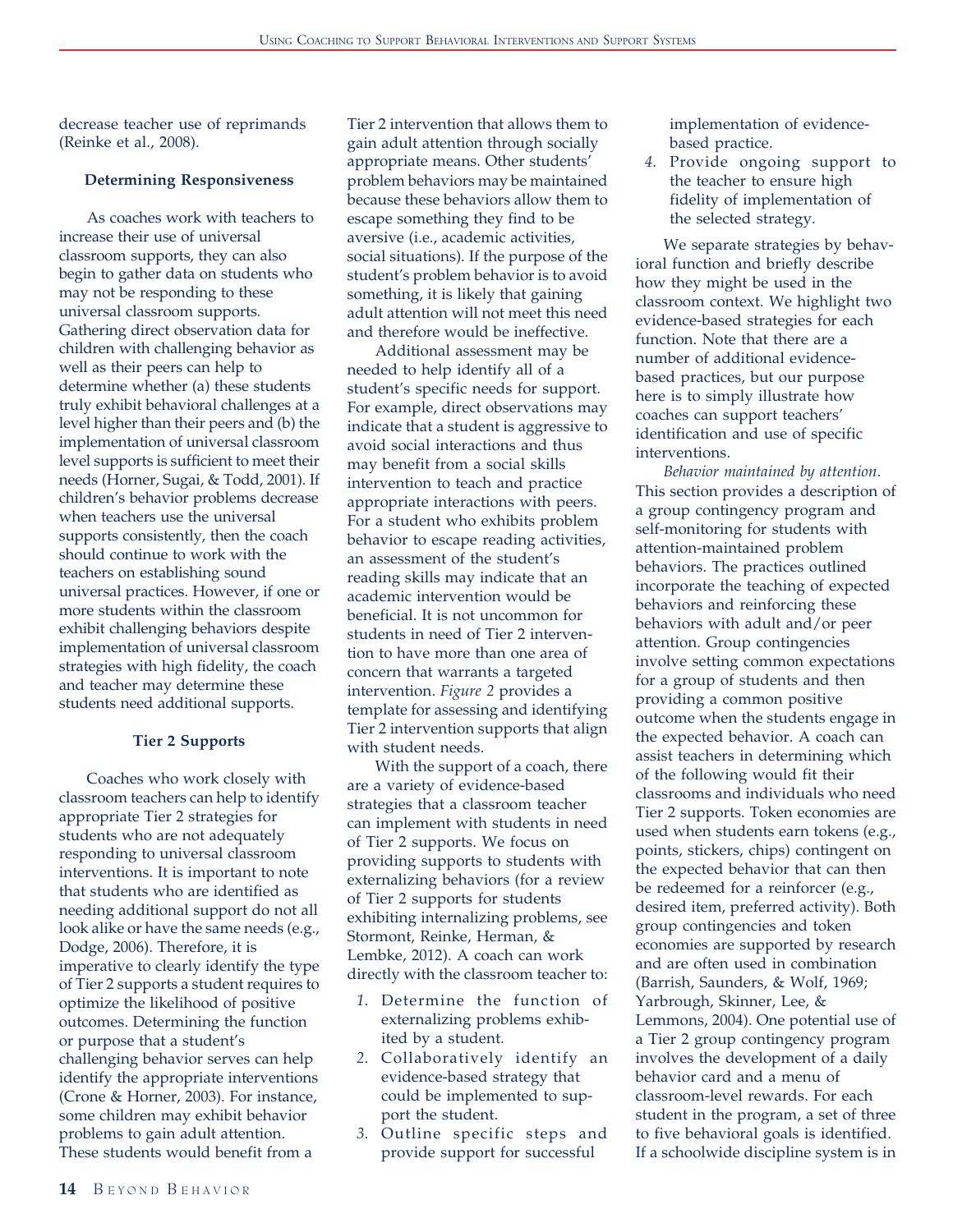place, such as PBIS, the goals can be directly aligned with schoolwide expectations (e.g., be safe, be respectful, be responsible). The student then earns points based on how successful he or she was in meeting the goals. The student is informed of how many points or percentage of points must be earned to receive a reward for him- or herself and the class. At the end of the day, if the student has earned the predetermined number of points or percentage of points, then a reward is provided to all students in the classroom. The reward is selected from a menu of teacher-approved classroom rewards. Students with externalizing problems often have few friends, and their peers tend to avoid them. Including classroom peers in the reward creates a positive association with the student receiving the Tier 2 support. In addition, peers can be prompted to be models of appropriate behavior and can be encouraged to provide positive feedback to the student for successful school behaviors. The overarching goal is to increase the student's use of effective behaviors while interrupting the cycle of peer rejection. A coach can help a teacher determine if peers will be models and provide feedback.

Some students who exhibit disruptive classroom behaviors, such as persistently calling out or interrupting instruction, can benefit from classroom strategies that make them more aware of these behaviors by self-monitoring while also encouraging them to inhibit these behaviors in the future. A simple Tier 2 strategy for supporting these students is one in which the classroom teacher points out the problem behavior when it occurs while the student tracks the behavior (see Stormont et al., 2012). To use this strategy, a simple tracking form is placed on the student's desk. Then, each time the student calls out or disrupts instruction, the teacher calmly states, ''That's a mark,'' or uses an agreed-upon signal that indicates to the student that a tally

mark should be made. In addition, a replacement behavior with the same purpose (e.g., raising a hand, showing a card) must be taught to replace the disruptive behavior. At the end of each day, the number of marks is totaled. A goal is selected based on the initial number of times the student talks out (or disrupts the class). The goal is that the number of talk-outs or verbal disruptions progressively decreases over time. The student receives a reward each time the goal is met. Typically, callouts or verbal disruptions in the classroom are attention maintained. Therefore, identifying a reward that is aligned with receiving attention appropriately can be very effective (e.g., 5 min of time with principal or preferred adult). A coach can help the teacher in developing specific goals and in determining appropriate rewards.

Behaviors maintained by escape. Having a place for students to take a break or using a pass system can be useful for students with escapemaintained problem behaviors. As with the strategies for working with attention-maintained behaviors, these practices incorporate teaching expected behaviors and reinforcing these behaviors by allowing the student to avoid an aversive task or situation, but within limits. One effective strategy is to have a systematic place where the student can take a break. The space can be easily set up in a classroom or outside the classroom. For instance, a teacher may create a corner area in the classroom reserved for taking a break or relaxing by placing a bean bag, pillows, or simply a chair in that space (Stormont et al., 2012). Students must be taught how and when to use the space as well as how to return to classroom activities. Coaches can play a vital role in supporting teachers by working with the student to effectively use this support without disrupting classroom instruction and building student skills so they use the space less over time.

Another classroom approach to supporting children with escapemaintained behaviors is to set up a

system in which the student is allowed to pass a certain number of times when asked to complete the activity they are attempting to avoid (e.g., three passes per day). When the student wants to avoid an activity, they can choose to pass, which allows them to avoid the task, at least for the moment. Once the passes are used up, the expectation is that the student completes the task, or at least a portion of it. For this intervention to be effective, using a pass needs to be a more efficient and effective means for the student to avoid the task than displaying the problem behaviors. First, the student must be taught the appropriate replacement behavior (i.e., choosing to use a pass by raising hand and telling the teacher politely). Second, a system for reinforcing the student for using the passes needs to be in place (e.g., teacher uses verbal praise: ''Thank you for using your pass''). In addition, a system for reinforcing incremental increases in completion of the nonpreferred task needs to be in place. For instance, each time the student chooses to complete the task rather than use a pass, the student receives verbal praise in combination with a point that is linked to a reward. The following case illustrates how a coach could support a teacher in using this strategy.

Kayden is a third-grade student who places his head down on his desk and begins to cry (behavior). This behavior is most likely to occur when he is asked to read aloud (antecedent) in class. The coach and teacher completed a short functional assessment and determined that the purpose of this behavior is to avoid reading (consequence). The teacher noted that Kayden reads a grade level below his classmates. He is currently receiving additional supports through tutoring twice a week for 30 min. The coach and teacher determine that a Tier 2 classroom intervention would help support Kayden in having more successful experiences with reading. The teacher is interested in developing a system for allowing Kayden to ''pass'' when asked to read aloud. The coach and teacher determine what tasks need to occur in order to begin using this strategy in the classroom.

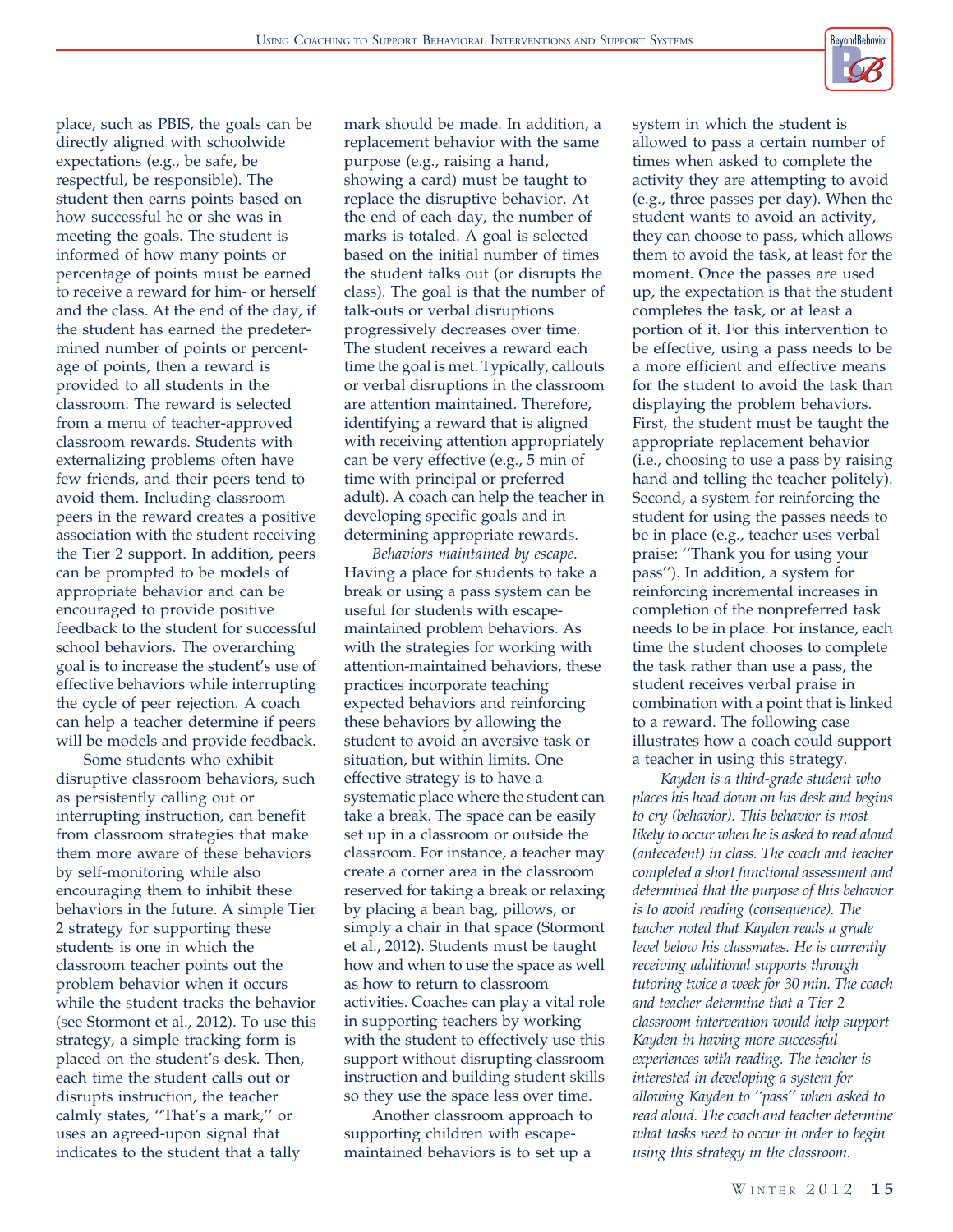**DIFFERENTIATING** TIER 2 SUPPORTS TO OPTIMIZE STUDENT **OUTCOMES** 

**Figure 2** DIFFERENTIATING TIER 2 SUPPORTS TO OPTIMIZE STUDENT OUTCOMES<br>Adapted from Stormont, M., Reinke, W., Herman, K., & Lembke, E. (2012). Academic and behavior supports for at-risk students: Tier 2 interventions. New Adapted from Stormont, M., Reinke, W., Herman, K., & Lembke, E. (2012). Academic and behavior supports for at-risk students: Tier 2 interventions. New York: Guilford Press.

| Date:         | Possible Function/Purpose<br>Consequence<br>Antecedent | Does the student receive attention,<br>obtain something, or avoid/<br>escape something?<br>What happens after the<br>problem behavior?<br>What happens right before<br>lem behavior<br>the prob<br>occurs? |  | Teach Cognitive Coping<br>Teach Problem Solving<br><b>Teach Social Behavior</b><br>Communication<br>Home-School<br>Support with Organizing<br>Reinforce Replacement<br>Academic support<br>Behavior<br>Choices<br>] Adult attention<br>] Peer attention<br>] Avoid aversive activity<br>] Avoid aversive social |
|---------------|--------------------------------------------------------|------------------------------------------------------------------------------------------------------------------------------------------------------------------------------------------------------------|--|-----------------------------------------------------------------------------------------------------------------------------------------------------------------------------------------------------------------------------------------------------------------------------------------------------------------|
| Student Name: | <b>Behavior</b>                                        | What does the problem<br>behavior look like?                                                                                                                                                               |  | <b>Student Supports Needed</b><br>(check off all that apply):                                                                                                                                                                                                                                                   |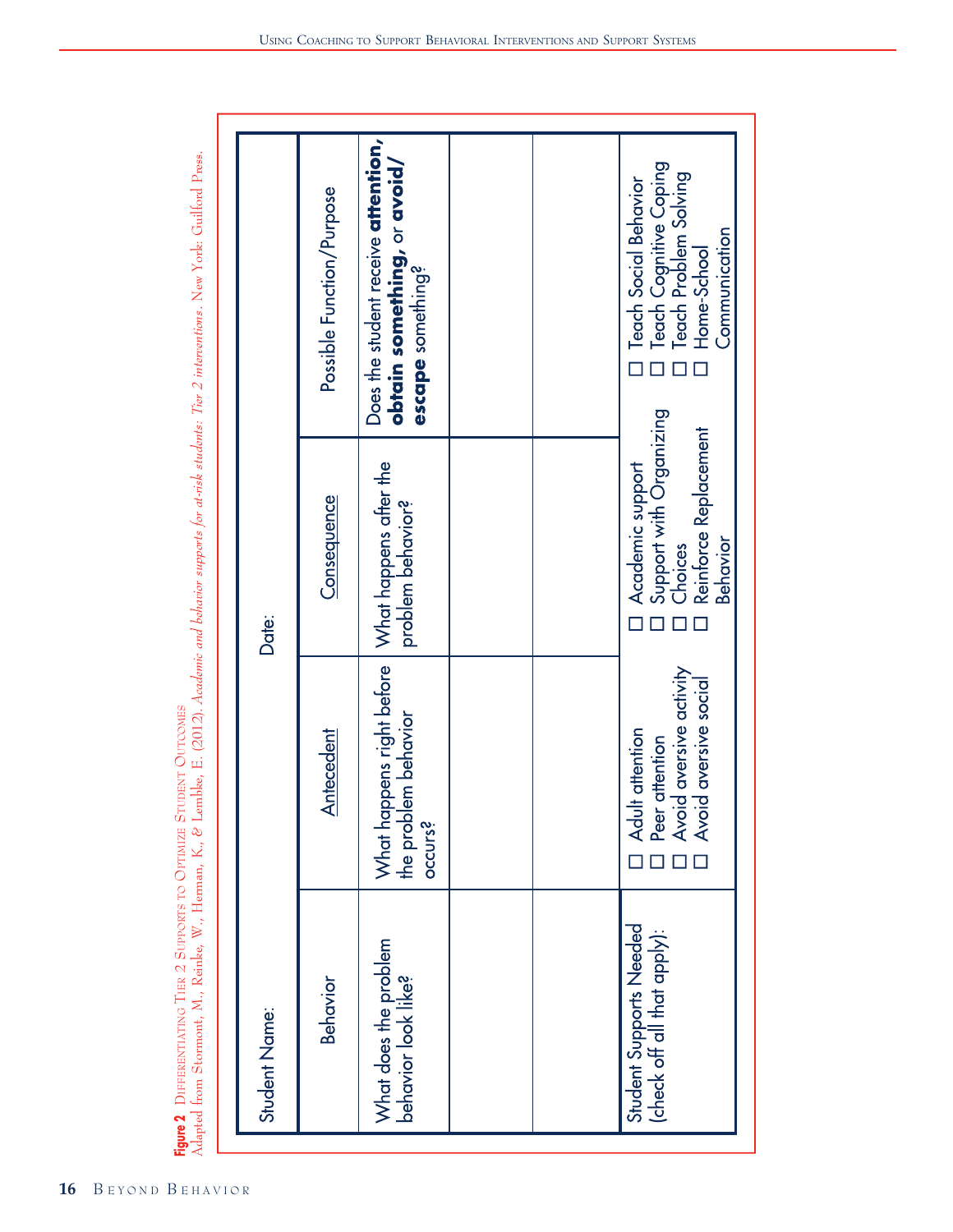

## Figure 3 TIER 2 INTERVENTION FIDELITY OF IMPLEMENTATION

| <b>Coach Checklist</b>                                                                                                                                                                                                            | Yes/No | <b>Date</b> |
|-----------------------------------------------------------------------------------------------------------------------------------------------------------------------------------------------------------------------------------|--------|-------------|
| Teacher understands intervention purpose                                                                                                                                                                                          |        |             |
| Teacher is willing to implement teacher components                                                                                                                                                                                |        |             |
| Teacher demonstrates mastery of steps through direct                                                                                                                                                                              |        |             |
| observation                                                                                                                                                                                                                       |        |             |
| Teacher implements key steps each week for three weeks                                                                                                                                                                            |        | Wk1:        |
|                                                                                                                                                                                                                                   |        | <b>Wk2:</b> |
|                                                                                                                                                                                                                                   |        | <b>Wk3:</b> |
| Teacher maintains fidelity of implementation.                                                                                                                                                                                     |        |             |
| If fidelity drops below 80% or less, provide coaching until                                                                                                                                                                       |        |             |
| above 80% and observe for three weeks                                                                                                                                                                                             |        |             |
| <b>Intervention steps:</b>                                                                                                                                                                                                        |        |             |
| $\mathbf{1.}$ . The contract of the contract of the contract of the contract of the contract of the contract of the contract of the contract of the contract of the contract of the contract of the contract of the contract of t |        |             |
|                                                                                                                                                                                                                                   |        |             |
|                                                                                                                                                                                                                                   |        |             |
| <u> 1980 - Johann Barbara, martin amerikan basal da</u><br>4.                                                                                                                                                                     |        |             |
| 5.                                                                                                                                                                                                                                |        |             |

- 1. First, the pass system needs to be developed. The teacher agrees to create three passes that will be laminated and placed at the front of Kayden's desk each day.
- 2. Second, the coach will train Kayden in the use of the pass system by meeting with Kayden to teach, model, and

practice the replacement behavior (use of pass). In addition, the coach will review expectations for when the three passes are used up in one day (i.e., Kayden will read one brief sentence).

3. Once Kayden is trained and agrees to the use of the pass system, the teacher will implement the system,

praise Kayden for using the passes, and provide a simple reward if Kayden decides to read rather than use a pass (e.g., provide praise and give him a sticker or small reward).

4. The coach visits the classroom to observe during reading to evaluate if the system is working.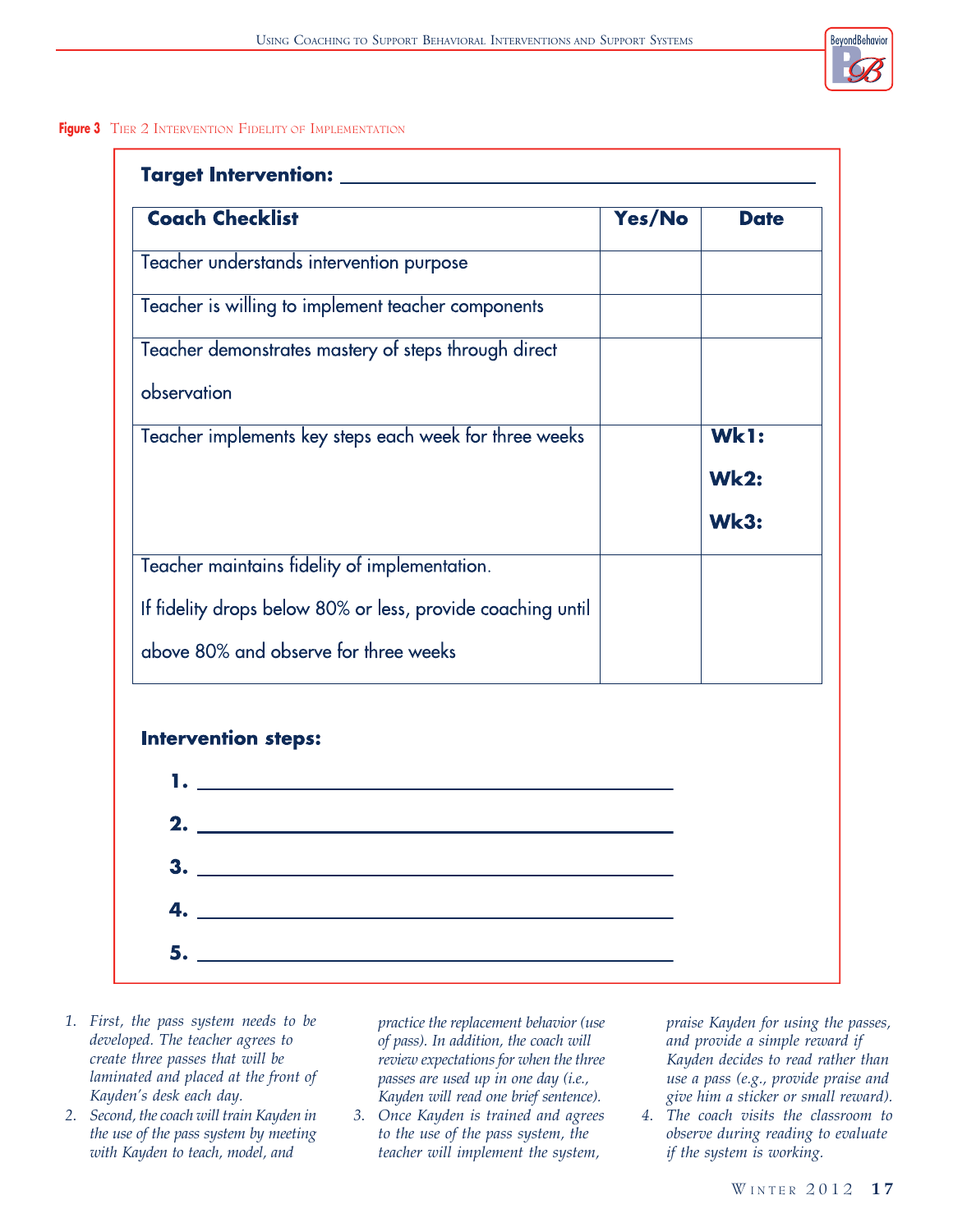5. These data are then shared with the teacher along with performance feedback on how the teacher implemented the strategy. At this point, the teacher and coach discuss the need for modifications to the intervention based on the data gathered. If Kayden continued to struggle with reading aloud in the classroom despite providing only brief opportunities followed by praise and additional reinforcement, a look at the need for additional academic supports, one-on-one reading rather than group reading, and/or additional review with Kayden about the pass system may be warranted.

#### Collaborative Coaching

Having a clear partnership between the coach and teacher will allow for ongoing review of data, high-quality implementation of the strategies, problem solving, and adaptations when necessary. The coach needs to be aware of the available resources, values, and skills of the teacher with whom they work. A collaborative partnership makes successful planning and implementation most likely. Overall, it is essential that teachers have the motivation, skills, and supports to implement the Tier 2 interventions children need (Stormont et al., 2012). Buy-in is always a critical factor to consider when implementing new practices. After coaches ensure teachers understand both the need for the intervention and their role in supporting the child, then it is also important that teachers demonstrate mastery of the intervention components and receive more support in terms of modeling and performance feedback on specific components prior to independent implementation. Once demonstration of mastery is established, teachers need to receive ongoing performance feedback to sustain their use of specific practices. This process is presented in a step-by-step fashion in Figure 3.

#### Summary

To increase the capacity of schools to serve more children within the context of prevention tiers of support, finding resources and building the infrastructure to support the use of coaching teachers in the area of social behavior supports are vital. Overall, research clearly underscores the importance of providing more support when implementing new practices (Fixsen et al., 2005). Increasingly, teachers are expected to know how to implement strategies to support all children, including those at risk. However, without either the background for why such strategies would be important to implement or the skills needed to implement the strategies, teachers are not likely to use them. Furthermore, even when teachers understand the importance of specific supports and demonstrate that they can use them effectively, new behavior is fragile and needs ongoing support to be sustained (Fixsen et al., 2005). The purpose of this article was to provide examples of how coaching can be used to support universal and Tier 2 supports within the classroom setting.

#### REFERENCES

- Barrish, H. H., Saunders, M., & Wolf, M. M. (1969). Good behavior game: Effects of individual contingencies for group consequences on disruptive behavior in a classroom. Journal of Applied Behavior Analysis, 2, 119–124.
- Bohanon, H., McIntosh, K., & Goodman, S. (2011). Integrating behavior and academic supports within an RtI framework: General overview. Behavior Support Series for the RtI Action Network. Washington, DC: RtI Action Network.
- Conroy, M., Sutherland, K., Haydon, T., Stormont, M., & Harmon, J. (2009). Preventing and ameliorating young children's chronic problem behaviors: An ecological classroom-based

approach. Psychology in the Schools, 46, 3–17.

- Crone, D. A., & Horner, R. H. (2003). Building positive behavior support systems in schools: Functional behavioral assessment. New York: Guilford Press.
- Dodge, K. A. (2006). Translational science in action: Hostile attributional style and the development of aggressive behavior problems. Development and Psychopathology, 18, 791–814.
- Domitrovich, C. E., Gest, S. D., Jones, D., Gill, S., & Sanford DeRousie, R. M. (2010). Implementation quality: Lessons learned in the context of the Head Start REDI trial. Early Childhood Research Quarterly, 25, 284–298.
- Fixsen, D., Naoom, S., Blase, K., Friedman, R., & Wallace, F. (2005). Implementation research: A synthesis of the literature. Tampa, FL: University of South Florida, Louis de la Parte Florida Mental Health Institute, The National Implementation Research Network (FMHI Publication #231).
- Hagermoser Sanetti, L. M., Luiselli, J., & Handler, M. (2007). Effects of verbal and graphic performance feedback on behavior support plan implementation in an inclusion classroom. Behavior Modification, 31, 454–465.
- Horner, R. H., & Sugai, G. (2005). Schoolwide positive behavior support: An alternative approach to discipline in schools. In L. Bambara & L. Kern (Eds.), Positive behavior support(pp. 359– 390), New York: Guilford Press.
- Horner, R. H., Sugai, G., & Todd, A. W. (2001). ''Data'' need not be a fourletter word: Using data to improve schoolwide discipline. Beyond Behavior, 11(1), 20–26.
- Jones, K. M., Wickstrom, K. F., & Friman, P. C. (1997). The effects of observational feedback on treatment integrity in school-based behavioral consultation. School Psychology Quarterly, 12, 316–326.
- Noell, G. H., Witt, J. C., Slider, N. J., Connell, J. E., Gatti, S. L., Williams, K. L., Koenig, J. L., Resetar, J. L., & Duhon, G. (2005). Treatment implementation following behavioral consultation in schools: A comparison of three follow-up